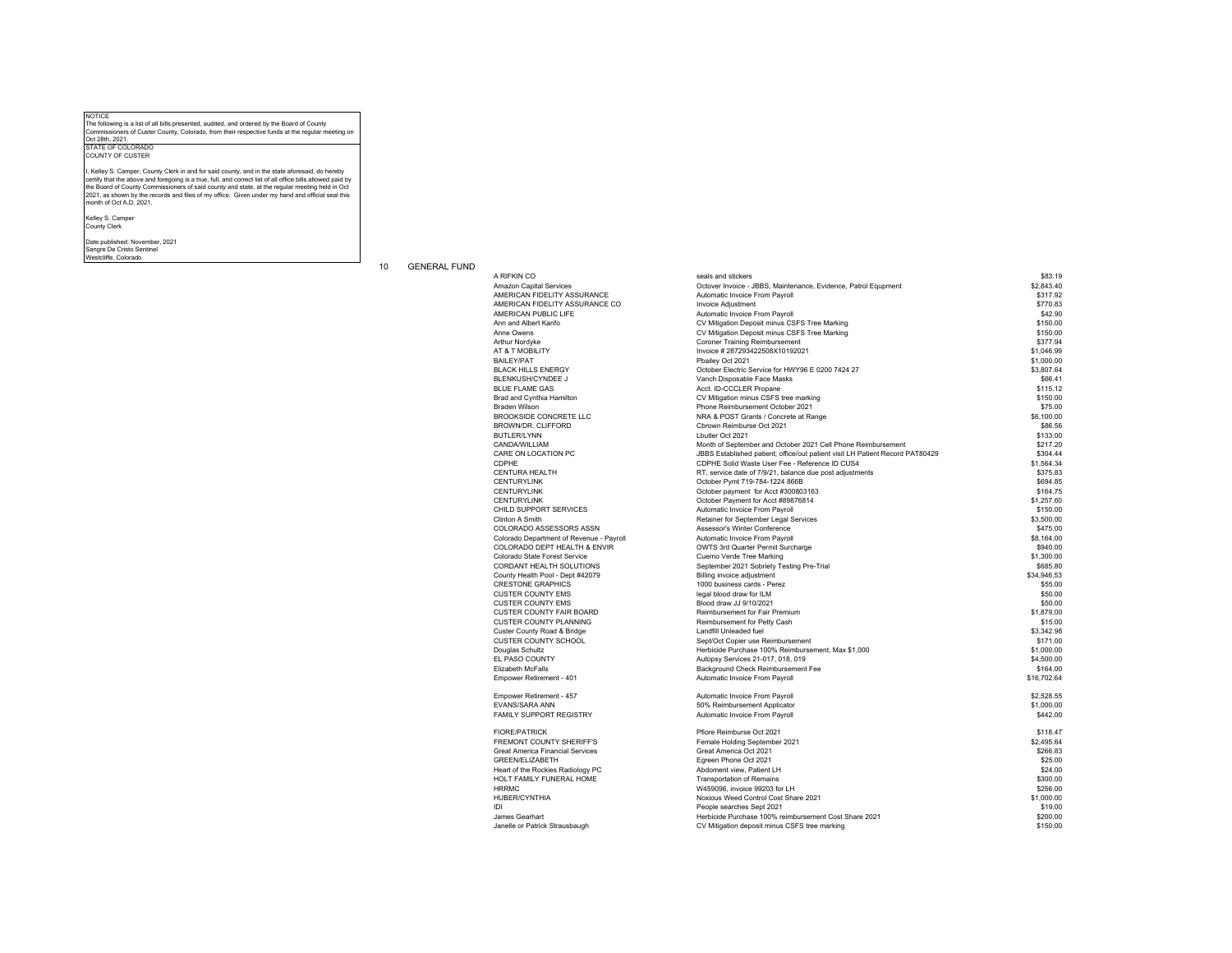| Jaqueline and Kelly Kraus                            | CV Mitigation Deposit minus CSFS Tree marking                                                            | \$150.00               |
|------------------------------------------------------|----------------------------------------------------------------------------------------------------------|------------------------|
| Jasmine Reno                                         | Background Check Reimbursement Fee                                                                       | \$100.00               |
| Jewel Wright                                         | Background Check Reimbursement Fee                                                                       | \$100.00               |
| Jordan Benson                                        | Mileage reimbursement                                                                                    | \$56.00                |
| Joseph McCarthy<br>Kassidy Moore                     | CAPET Conference mileage<br>Background Check Reimbursement Fee                                           | \$194.88<br>\$50.00    |
| Ken Martinez                                         | Herbicide Purchase 100% Reimbursement Cost Share 2021                                                    | \$94.96                |
| Kevin Day                                            | Monthly Cell Phone Reimbursement for September and October 2021                                          | \$217.20               |
| Larry Bailey                                         | CV Mitigation deposit minus CSFS tree marking                                                            | \$150.00               |
| Larry Horns                                          | 100% Reimbursement Herbicide Purchase 2021 Cost Share                                                    | \$21.49                |
| Layne Hovey or Grant Lewinski                        | CV Mtigation Deposit minus CSFS Tree marking                                                             | \$150.00               |
| <b>LEDS LLC</b>                                      | <b>TABOR Notice</b>                                                                                      | \$4,733.04             |
| LEGALSHIELD<br>Leigh Cuthbertson                     | Automatic Invoice From Payroll<br>Lcuthbertson Oct 2021                                                  | \$25.90<br>\$2,362.00  |
| LOWE'S PAY & SAVE INC                                | Inmate Food September 2021 Account #109136                                                               | \$190.34               |
| Marcia and Dan Blakeman                              | 50% Reimbursement Applicator Cost Share 2021                                                             | \$922.50               |
| Margaret and John Risi                               | CV mitigation deposit minus CSFS tree marking                                                            | \$150.00               |
| Margaret Moody                                       | CV Mitigation Deposit minus CSFS marking                                                                 | \$150.00               |
| MARTIN/RHONDA K                                      | Rmartin Reimburse Oct 2021                                                                               | \$1,108.28             |
| Marvin and Fay Comer                                 | CV Mitigation Deposit minus CSFS tree marking                                                            | \$150.00               |
| Mary Ann DeGroote                                    | CV Mitigation Deposit minus CSFS Tree Marking                                                            | \$150.00               |
| MB POLICE EQUIPMENT                                  | Uniform items Hinshaw, Koch                                                                              | \$273.95               |
| Music Meadows Ranch<br>NAPA AUTO PARTS OF WESTCLIFFE | 50% Reimbursement Applicator Cost Share 2021<br>PN 40011 Landfill Compactor Part                         | \$1,000.00<br>\$185.31 |
| NELSON/GUINEVERE                                     | May to October Ag Natural Resouces Travel                                                                | \$262.96               |
| NORUP GAS INC                                        | Landfill Propane                                                                                         | \$285.92               |
| OAK DISPOSAL SERVICE                                 | Trash Service September 2021                                                                             | \$125.00               |
| OFFICE OF THE DIST ATTORNEY                          | 1/12 Payment for November 2021                                                                           | \$10.554.17            |
| Palace Drug Store                                    | Inmates Medication Account #001660                                                                       | \$153.58               |
| Peggy Martin                                         | Pmartin Phone Oct 2021                                                                                   | \$25.00                |
| Penny Paulson                                        | Background Check Reimbursement Fee                                                                       | \$50.00                |
| PROVEST LLC                                          | Refund of civil service - non-service, prepaid 40, owed 25                                               | \$15.00                |
| Randy Rusk<br>Regina Foster                          | 2021 Weeds Control Cost Share<br>Reimbursement for Planning and Zoning Meeting Minutes                   | \$1,000.00<br>\$250.00 |
| Rick & Sherry Swanson                                | 50% Reimbursement Applicator                                                                             | \$1,000.00             |
| <b>Robert Miller</b>                                 | 50% Cost Share Reimbursement 2021                                                                        | \$450.00               |
| ROUND MTN WATER & SANITATION                         | Service for 615 Rosita Avenue                                                                            | \$1,504.10             |
| RUNBECK ELECTION SERVICES                            | ballots and envelopes                                                                                    | \$7,665.98             |
| Rusty Christensen                                    | Operated Dozer at Landfill                                                                               | \$136.00               |
| SAN ISABEL ELECTRIC ASSOC INC                        | October Pymt for Electric #3298100 WVF                                                                   | \$582.84               |
| SANGRE DE CRISTO ELECTRIC                            | October Pymt for Custer Emergency Services                                                               | 294.63                 |
| SBA STRUCTURES LLC<br>SEIFERT ENTERPRISES LLC        | Tower Site Rent-Deer Peak CO20568-A-05                                                                   | \$364.32<br>\$450.50   |
| SIRCHIE FINGERPRINT LABS                             | POST Grant 15 Tons 1 1/2" Indian Sunset<br>Evidence Supplies Red Tape, tags with wire/Cust. #00-G81252   | \$82.96                |
| SKYLINE AUTO GLASS LLC                               | Windshield repair 2016 Dodge Ram                                                                         | \$280.00               |
| Social Security Administration - Payroll             | Automatic Invoice From Payroll                                                                           | \$44,846.60            |
| Solar Solutions Ltd.                                 | Service Call-Remove and replace batteries                                                                | \$3,750.00             |
| <b>Stacy Terrill</b>                                 | Oct Zoom Acct Fee                                                                                        | \$110.72               |
| STAPLES CREDIT PLAN                                  | October 2021 Statement                                                                                   | \$608.40               |
| STATE OF COLORADO                                    | renewal cards, title complete, data mailers, tags                                                        | \$403.01               |
| SUGAR & SPICE MTN BAKERY                             | Sugar and Spice Oct 2021                                                                                 | \$108.05               |
| SYNCB AMAZON                                         | Amazon - Formula 409 Cleaner                                                                             | \$250.42               |
| Tammi Coleman                                        | 50% Reimbursement Cost Share 2021                                                                        | \$750.00               |
| Terry and Jack Matthews<br><b>Tom Flower</b>         | CV Mitigation Deposit minus CSFS tree marking<br>Meal while traveling for 1st Meeting with DA - Fairplay | \$150.00<br>\$649.63   |
| Tony's Mountain Pizza                                | 9/28/21 Posse Meeting                                                                                    | \$92.61                |
| Triple C Communications, Inc.                        | OEM Radios per Invoice #205191                                                                           | \$27,591.10            |
| <b>Trov Ericksen</b>                                 | Cuerno Verde Mitigation Funds Returned minus CSFS marking                                                | \$150.00               |
| VALLEY ACE HOME CENTER                               | Grounds and Buildings Maitenance Supplies                                                                | \$252.12               |
| Vernon Roth                                          | Coroner Work for Oct                                                                                     | \$150.00               |
| VISA                                                 | September 2021 Statement                                                                                 | \$7,372.63             |
| <b>VISTAWORKS</b><br>WELLS FARGO FINANCIAL LEASING   | Sept Past Due + Oct Invoices                                                                             | \$1,188.00<br>\$304.83 |
| WEST CENTRAL MENTAL HEALTH                           | HP Wide Format Lease CN9BN3H01N<br>JBBS Inmate Services September 2021                                   | \$645.40               |
| WET MOUNTAIN TRIBUNE                                 | Delinquent 2020 Personal Property and Mobile Home Publication #180416                                    | \$317.00               |
| WHITE BROS CUSTOM PLUMBING &                         | Plumbing work during kitchen remodel project                                                             | \$836.37               |
| WYATT/CHERYL                                         | Cwyatt Reimburse Oct 2021                                                                                | \$467.73               |
| <b>XEROX CORP</b>                                    | Xerox October Lease for Y4X-829958                                                                       | \$465.17               |
| XEROX FINANCIAL SERVICES LLC                         | October Pymt #020-0074711-001                                                                            | \$900.53               |
| YBARRA/STEPHANIE                                     | Mileage to clean the Airport                                                                             | \$22.40                |
| Zoanne Landing                                       | 50% Cost Share Applicator Reimbursement 2021 Cost Share                                                  | \$172.50               |
| <b>JND</b>                                           |                                                                                                          |                        |
| AMERICAN FIDELITY ASSURANCE                          | Automatic Invoice From Payroll                                                                           | \$962.34               |
| AMERICAN FIDELITY ASSURANCE CO                       | Automatic Invoice From Payroll                                                                           | \$100.00               |
| AT & T MOBILITY                                      | Invoice #287293422508X10192021                                                                           | \$82.24                |
| <b>BELLHAUS TOOL LLC</b>                             | Tools                                                                                                    | \$3,969.17             |

239586.38

20 ROAD AND BRIDGE FUN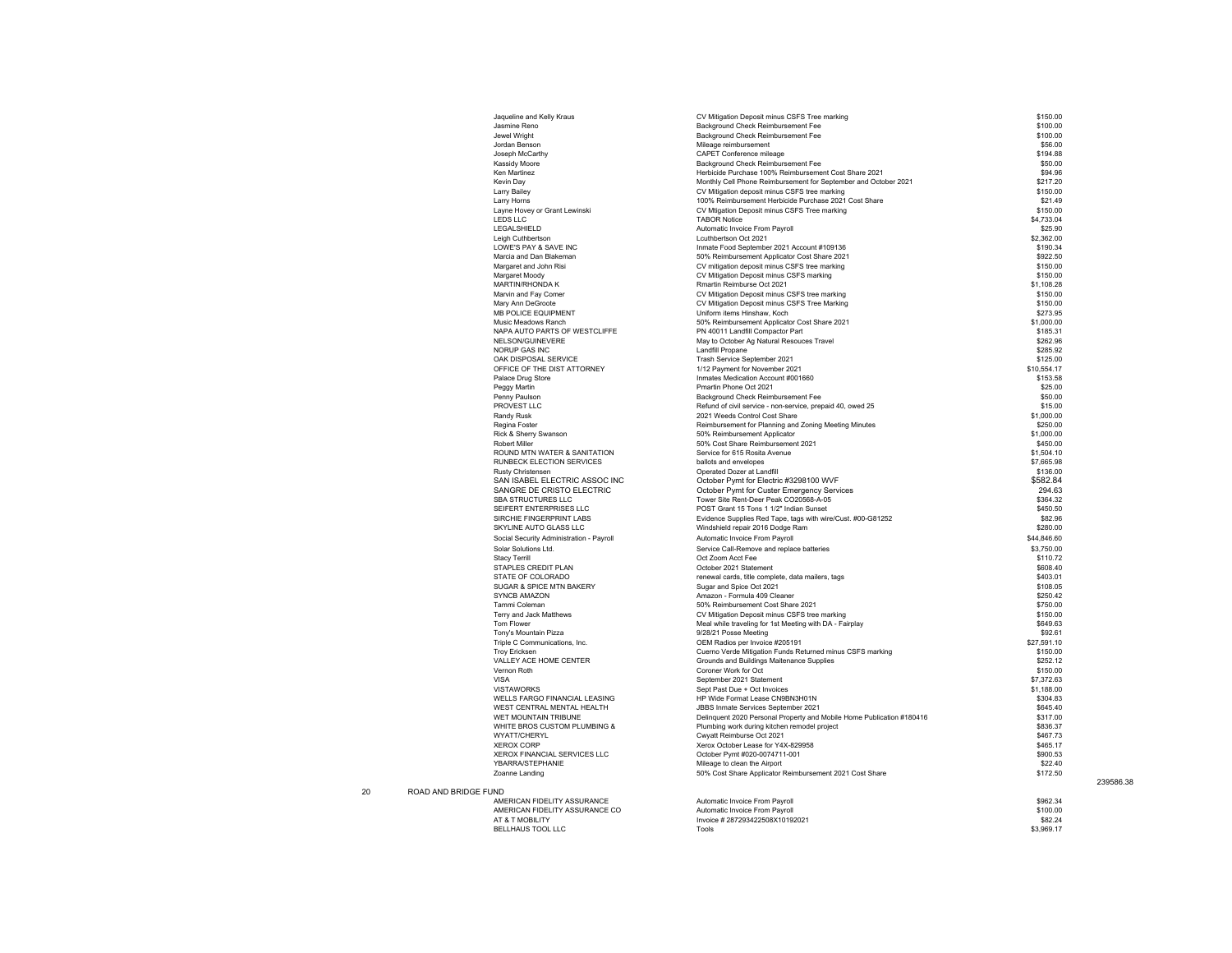|    |                                | <b>BLACK HILLS ENERGY</b>                                             | October Payment for 213 N 4th Street Acct #4773 5455 86                                       | \$541.59               |              |
|----|--------------------------------|-----------------------------------------------------------------------|-----------------------------------------------------------------------------------------------|------------------------|--------------|
|    |                                | <b>CENTURYLINK</b><br>COLEMAN AUTO SUPPLY                             | October Pymt 719-784-3455<br>Battery                                                          | \$198.66<br>591.8      |              |
|    |                                | Colorado Department of Revenue - Pavroll                              | Automatic Invoice From Payroll                                                                | \$2,125.00             |              |
|    |                                | CORPORATE BILLING LLC                                                 | Supplies                                                                                      | \$4,867.22             |              |
|    |                                | County Health Pool - Dept #42079<br>Diamond Mowers LLC                | Automatic Invoice From Payroll<br>Parts                                                       | 17117.34<br>\$324.46   |              |
|    |                                | EATON SALES & SERVICE LLC                                             | site inspections                                                                              | \$1,932.50             |              |
|    |                                | Empower Retirement - 401<br>Empower Retirement - 457                  | Automatic Invoice From Payroll<br>Automatic Invoice From Pavroll                              | \$5,247.52<br>459.27   |              |
|    |                                | ENVIROTECH SERVICES INC                                               | Road and Bridge Supplies                                                                      | \$3,640.90             |              |
|    |                                | <b>GCR TIRES &amp; SERVICE</b>                                        | Tires                                                                                         | \$2,244.44             |              |
|    |                                | <b>HOWARD DISPOSAL</b>                                                | Wetmore trash removal                                                                         | \$42.00                |              |
|    |                                | INLAND TRUCK PART & SERVICE                                           | Parts                                                                                         | \$147.96               |              |
|    |                                | KAGAN & SON LLC<br>KNECHT HOME CENTER OF CANON                        | Pit Run<br>Supplies                                                                           | \$6,062.79<br>51.34    |              |
|    |                                | LEGALSHIELD                                                           | Automatic Invoice From Payroll                                                                | \$25.90                |              |
|    |                                | LOWE'S PAY & SAVE INC                                                 | Supplies                                                                                      | \$46.91                |              |
|    |                                | MCFARLAND OIL                                                         | Regular/Clear #2                                                                              | \$20,975.14            |              |
|    |                                | MSDSONLINE, INC.<br>NAPA AUTO PARTS OF WESTCLIFFE                     | MSDSonline<br>Parts                                                                           | \$599.00<br>\$187.87   |              |
|    |                                | <b>NEWMAN SIGNS INC</b>                                               | Sings                                                                                         | \$3,637.45             |              |
|    |                                | <b>POSTMASTER</b>                                                     | PO Box renewal                                                                                | \$160.00               |              |
|    |                                | PROCOM                                                                | Per-Employment Drug Test                                                                      | \$123.00               |              |
|    |                                | PUEBLO BRAKE & CLUTCH<br>QUILL CORP                                   | Parts<br>Supplies                                                                             | \$661.34<br>\$113.73   |              |
|    |                                | RAZORBACK CONTRACTORS SUPPLY                                          | Safety Vest                                                                                   | \$263.70               |              |
|    |                                | ROCK PARTS CO                                                         | Parts                                                                                         | 23.09                  |              |
|    |                                | ROUND MTN WATER & SANITATION                                          | Water for Shops                                                                               | \$140.90               |              |
|    |                                | SAN ISABEL ELECTRIC ASSOC INC<br>Sangre de Cristo Sentinel            | Payment for Wetmore Shop Acct #479200<br>Help wanted Ad                                       | \$87.19<br>\$46.00     |              |
|    |                                | SEIFERT ENTERPRISES LLC                                               | Naturals                                                                                      | \$16,493.20            |              |
|    |                                | SKYLINE AUTO GLASS LLC                                                | Windshield TK-8                                                                               | \$200.00               |              |
|    |                                | Social Security Administration - Payroll<br>TRANWEST TRUCK TRAILER RV | Automatic Invoice From Payroll<br>Supplies                                                    | \$12,468.37<br>\$67.80 |              |
|    |                                | TRUE VALUE HARDWARE & TRAILERS                                        | Supplies                                                                                      | \$12.72                |              |
|    |                                | VALLEY ACE HOME CENTER                                                | Supplies                                                                                      | \$1,760.07             |              |
|    |                                | <b>VISA</b><br>WAGNER EQUIPMENT CO                                    | Visa payments for Tourism x1192 and Road and Bridge x1069<br>Parts                            | 216<br>207.15          |              |
|    |                                | Wet Mountain Custom Electric                                          | Repairs on Outside Light                                                                      | 250                    |              |
|    |                                | WET MOUNTAIN TRIBUNE                                                  | <b>Help Wanted</b>                                                                            | \$52.00                |              |
|    |                                | WHITEHALLS ALPINE BG<br>XEROX FINANCIAL SERVICES LLC                  | <b>SLC Grease</b>                                                                             | 237<br>146.48          |              |
|    |                                |                                                                       | Copy machine                                                                                  |                        | \$109.910.55 |
| 50 | AL IMPROVEMENT FUND            |                                                                       |                                                                                               |                        |              |
|    |                                |                                                                       | Construction Solutions of Colorado, LLC Excavation/Concrete for Landfill Project              | 56487.3                |              |
|    |                                | <b>GOLDER ASSOCIATES INC</b>                                          | CRESTONE GRAPHICS EDD Full Color Mailer-Justice Center<br>Project 21499756 Landfill Expansion | 519.35<br>69500        |              |
|    |                                | Regina Foster                                                         | Reimbursement for bulk mailer for Justice Center                                              | 716.6                  |              |
|    |                                | WET MOUNTAIN TRIBUNE                                                  | Legal Notices for October 2021                                                                | 702                    |              |
| 55 | LODGING/TOURISM FUND           |                                                                       |                                                                                               |                        | \$127,925.25 |
|    |                                | <b>CENTURYLINK</b>                                                    | 10/11/2021                                                                                    | 66.18                  |              |
|    |                                | Donna Hood                                                            | Welcome Center Rent & Utilities                                                               | 270.87                 |              |
|    |                                | Shelly Larson / Jo Studio                                             | September Creative Work                                                                       | 607.54                 |              |
|    |                                | <b>VISA</b><br><b>VISTAWORKS</b>                                      | Visa payments for Tourism x1192 and Road and Bridge x1069<br>Sept Past Due + Oct Invoices     | 34.73<br>292.5         |              |
|    |                                |                                                                       |                                                                                               |                        | \$1,271.82   |
| 60 | <b>EMERGENCY SERVICES FUND</b> |                                                                       |                                                                                               |                        |              |
|    |                                | AT & T MOBILITY<br><b>CENTURYLINK</b>                                 | Invoice #287293422508X10192021<br>October Phone Bill                                          | 147.29<br>53.23        |              |
|    |                                | Colorado Department of Revenue - Payroll                              | Automatic Invoice From Payroll                                                                | 202                    |              |
|    |                                | County Health Pool - Dept #42079                                      | Automatic Invoice From Payroll                                                                | 3.12                   |              |
|    |                                | Custer County Road & Bridge                                           | October Fuel - 2021                                                                           | 118.42                 |              |
|    |                                | Empower Retirement - 401<br>Social Security Administration - Payroll  | Automatic Invoice From Payroll<br>Automatic Invoice From Payroll                              | 425.34<br>1398.76      |              |
|    |                                | Synergy Disaster Recovery                                             | Monthly report for October & Invoice                                                          | 2952.2                 |              |
|    |                                |                                                                       |                                                                                               |                        | \$5,300.36   |
| 65 | <b>AIRPORT FUND</b>            | Arthur J. Gallagher & Co.                                             | Airport Insurance Acct #CUSTCOU-03                                                            | 2631                   |              |
|    |                                | ASCENT AVIATION GROUP INC                                             | Fuel Purchase                                                                                 | 8162.16                |              |
|    |                                | CAOA                                                                  | Colorado Airport Operators Ass. Membership                                                    | 50                     |              |
|    |                                | Colorado Central Telecom<br>MCDONALD/ROBERT                           | Internet service Nov1-Nov30<br>Airport Manager labor                                          | 60<br>1334             |              |
|    |                                | MOUNTAIN PUBLISHING CO INC/THE                                        | Adds run on 6-18-2021 and 8-6-2021                                                            | 44                     |              |
|    |                                |                                                                       |                                                                                               |                        |              |

50

65